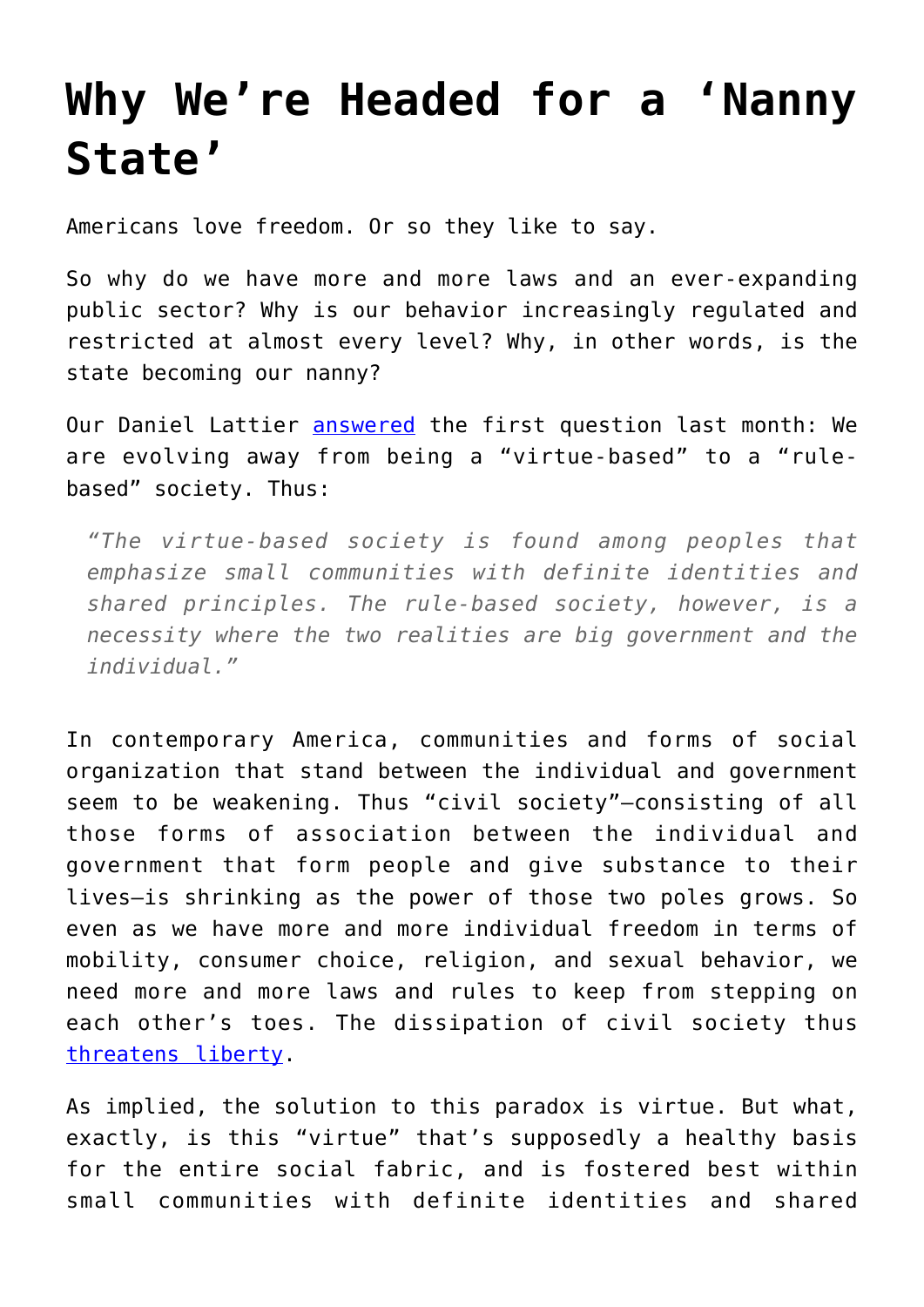## principles?

A "virtue" is an admirable character trait such as honesty, kindness, integrity, good judgment, etc. The tradition of "[virtue ethics](http://plato.stanford.edu/entries/ethics-virtue/)," which stems largely from Aristotle, even develops an account of the four "cardinal" virtues, i.e. the four that contain all the rest: *prudence (or "practical wisdom"), justice, temperance, and fortitude.* A "virtuous" or good person is one whose character exhibits the cardinal virtues and therefore a rich, interlocking set of other virtues. Such a person lives and acts as a human being should.

Thus they are fulfilled as a distinctively human being. They have not only achieved a state of blessedness or happiness understood as human flourishing (the word virtue ethicists use for that is the Greek e*udaimonia);* they've done so precisely by being disposed to act as a good person *ought* to act in various situations. For that reason they can reliably govern themselves in most cases. They don't need huge tomes of laws and rules to tell them how to live.

Now in small communities with shared principles, there's always some consensus about what the virtuous person is. Some consensus of that sort is necessary to form virtuous people.

But in America today, there's very little consensus about what human "virtue" is. Everybody can admire this-or-that character trait, as well as a few individuals who exemplify the most admired traits. But there's no longer any clear, consensual understanding of what the human person is *for,* and thus of what would fulfill the human person, simply *as* human person. That makes it ever harder to form the sorts of people who, as virtuous people, don't need all that many laws and explicit rules to regulate their behavior. And so we need ever more laws and rules, backed with the state's legal monopoly on coercion.

Many of us dislike the reality that currently meets that need.